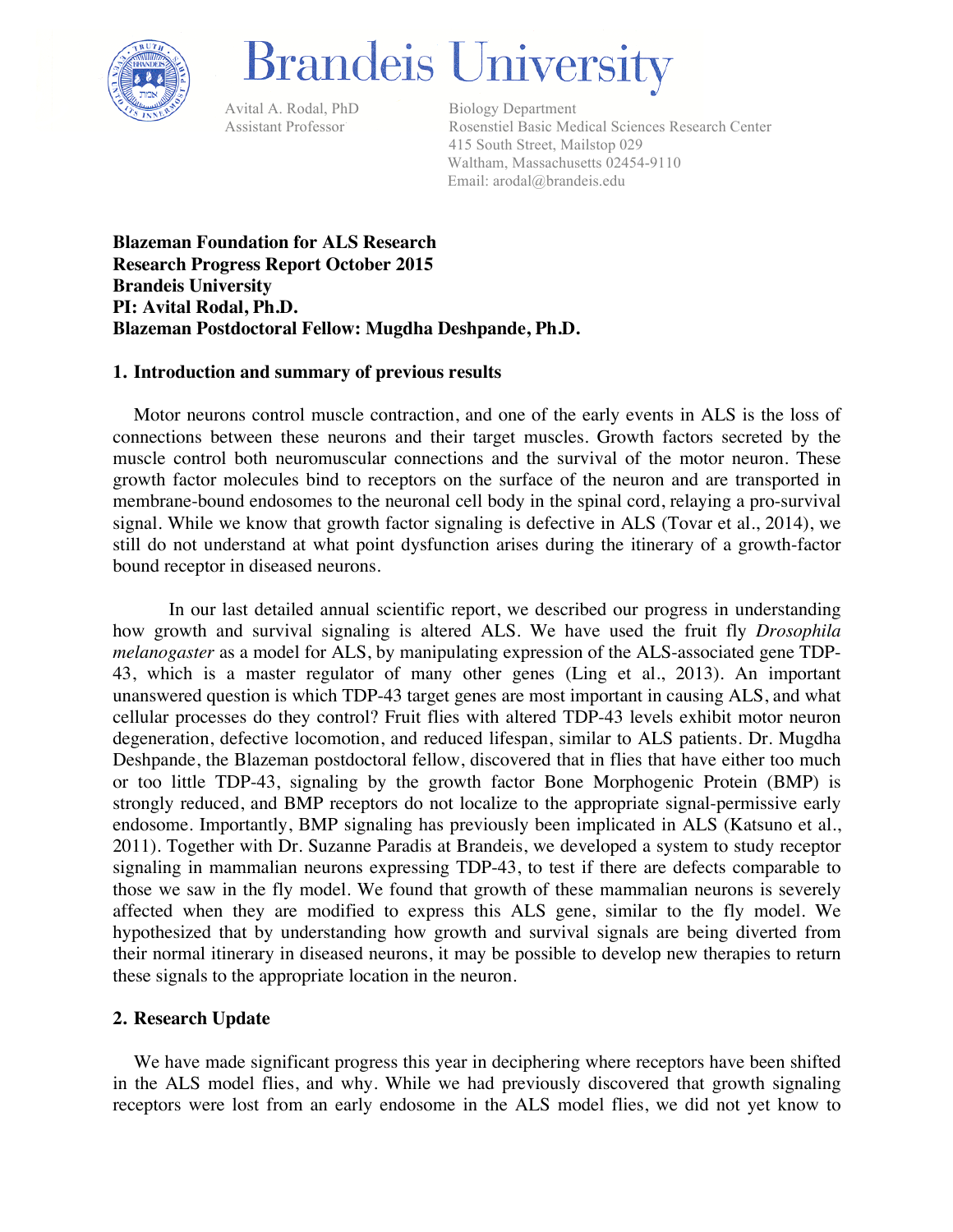where they had been diverted. This year, we discovered that the receptors had been shifted to a recycling endosome compartment (which is responsible for sending receptors back to the cell surface). Most importantly, genetic manipulations that could block traffic through this recycling compartment also restore BMP signaling, synapse growth and crawling in fruit fly larvae. This restoration occurred without bypassing the expression of TDP-43 or its effects on some downstream targets. This is critical because it tells us that shifting endosome traffic may be a specific and effective intervention in disease, and gives us a particular set of endosomal machinery to target (i.e., the machinery controlling recycling traffic).

One major remaining question is exactly how TDP-43 mis-expression leads to defects in receptor traffic through recycling compartments. We are working on an interesting new hypothesis that may explain the mechanism by which this occurs. We discovered that in addition to defects in receptor traffic, the ALS model flies also had increased speeds of movement of mitochondria (the energy factory of the cell), which is a hallmark sign of loss of calcium signaling in neurons (Schwarz, 2013). Previous work from other laboratories had shown that a protein that allows calcium to flow into the neuron (a voltage-gated calcium channel) was one of the targets of TDP-43 and a potential ALS intervention candidate in flies, fish and mice (Armstrong and Drapeau, 2013; Chang et al., 2014; Polymenidou et al., 2011). Therefore, we asked if restoring this calcium channel could correct the growth-signaling defect in our flies. Our preliminary evidence suggests that it does, and we are conducting experiments to fully test how this altered calcium channel accounts for problems with normal routing of growth factor receptors.

We have also made progress in our complementary mammalian system. We have found that the ability of TDP-43 to target other genes is important for its negative effects on the growth of mammalian neurons. We have tested several signaling pathways that might be altered in these ALS model neurons, giving us some clues to what specifically has gone wrong to cause loss of neuronal growth and branching. Finally, we have generated a new viral vector to manipulate TDP-43 in large numbers of neurons so that we can take an unbiased approach to identifying the variety of growth factor signals that are misregulated, so that we can specifically test if rerouting membrane traffic can correct signaling as well as neuronal growth.

#### **3. Next steps**

The results described above lead to interesting and exciting new questions that we would like to answer in our next set of experiments. How do calcium channels affect the traffic of growth factor receptors between early and recycling endosomes in the fly model? Can we identify specific calcium channels that can rescue the defects in growth of ALS model mammalian neurons, the way they do in fruit flies? Which specific growth signaling pathways cause the defects that we see in these mammalian neurons? Our experiments in the next year will begin to answer these questions. Ultimately, we also want to know if we can observe similar growth defects and rescue them in neurons in the context of an intact animal, instead of a cell culture